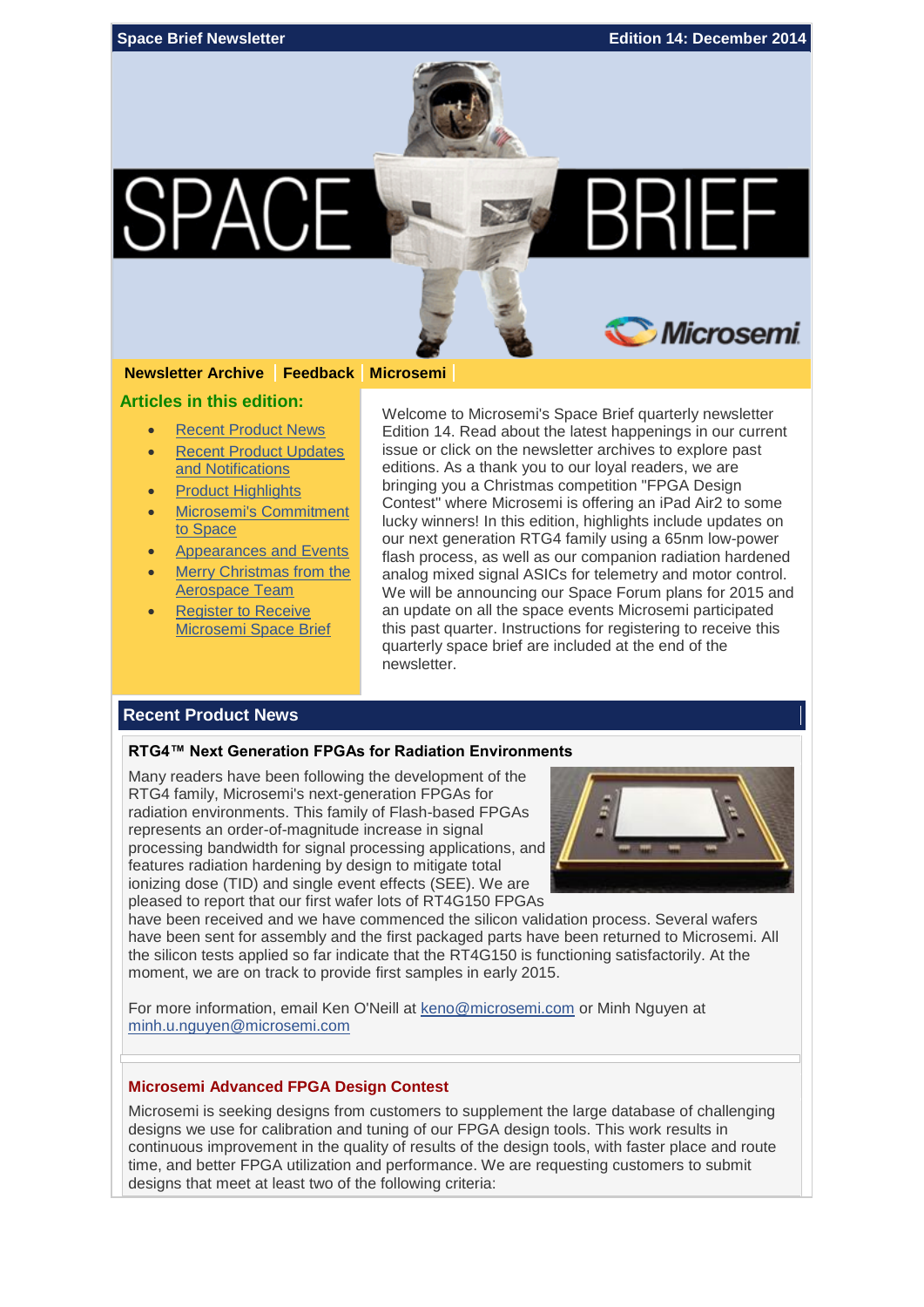- Must use between 100,000 and 150,000 flip-flops
- Must use between 100,000 and 150,000 4-input combinatorial look-up tables
- Must use between 250 and 460 18x18 multiply accumulate blocks
- Must use between 2 Mbits and 4 Mbits of memory
- Must use at least 8 lanes of SERDES



Designs may be submitted in VHDL, Verilog or a combination of both, with a basic test bench to stimulate the design and verify correct functioning of the design. Designs should not have been optimized to any specific FPGA or ASIC technology. The first five customers to send in a design that meets the criteria above will receive an **iPad Air2 (WiFi 64GB model) valued at \$599**. Microsemi will enter into Non-Disclosure Agreements with customers who intend to submit designs, if required. Designs will not be used by Microsemi for any purpose other than benchmarking and tuning Microsemi FPGA development tools. To receive more information about the contest, email Ken O'Neill at [keno@microsemi.com](mailto:keno@microsemi.com) or Minh Nguyen at [minh.u.nguyen@microsemi.com](mailto:minh.u.nguyen@microsemi.com)

# **RTG4™ Lead Customer Program (LCP)**

For early adopters of Microsemi's next generation RTG4 FPGAs, we are pleased to announce that a new revision of RTG4 development software has been released. Revision3 of the RTG4 LCP software includes support for the PLLs,



SERDES, DDR controllers, the CG1657 package, and much more. We also have new User Guides describing the architecture and functionality of the FPGA fabric, clocking resources, SERDES, DDR, and system controller. Other packaging documents are also available. Customers can download the RTG4 software and documents from the RTG4 LCP web site.

If you need access to the LCP web site, or wish to participate in the RTG4 lead customer program, contact Ken O'Neill or Minh Nguyen by email [keno@microsemi.com](mailto:keno@microsemi.com) or [minh.u.nguyen@microsemi.com](mailto:minh.u.nguyen@microsemi.com) or send an email to RTG4 LCP email alias [RTG4\\_LCP@microsemi.com](mailto:RTG4_LCP@microsemi.com)



**Ken O'Neill** Director of Marketing, Space and Aviation, SoC Products Group



**Minh U. Nguyen** Marketing Manager, Space and Aviation, SoC Products Group

# **Space System Manager Lead Customer Program**

Microsemi's new Space System Manager (SSM) family consists of Application Specific Standard Products that integrate commonly used analog functions into a single package. These products are radiation tolerant and offer significant weight and footprint reductions to current solutions.

The first member of the SSM family is the LX7730 Telemetry Controller. The LX7730 is sampling next quarter and has the following features:

- Single-ended sensing for 64 sensors with simultaneous monitoring of 8 sensors
- Differential (Kelvin) sensing of 32 sensors
- Current demux to any input for driving passive sensors
- Voltage reference to bias bridge networks
- ADC ranging accurately measures low level voltage changes
- DAC out for level control
- 8 bi-level logic translators
- 132 pin ceramic QFP package

Next in line is the LX7720 Motor Controller with Position Sensing that is currently in development and has the following features: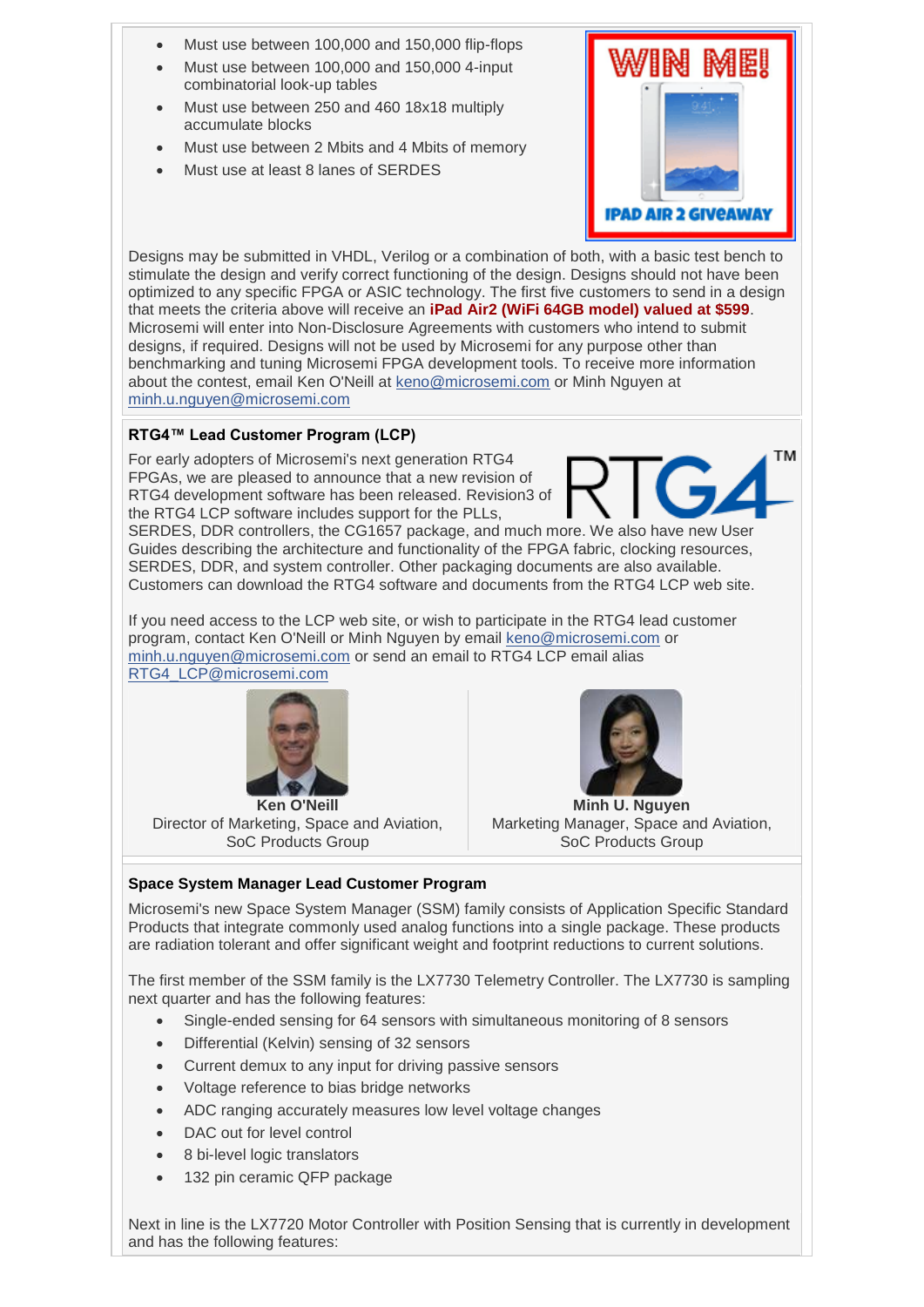- MOSFET motor drivers for 3 phase, unipolar or bipolar stepper motors
- 4 high and low side relay drivers
- Up to 4 current sensors
- Sensing for resolver or LVDT
- Detecting pulse sensors and limit switches

We have initiated the SSM Lead Customer Program (LCP) that is now open to new participants at no charge. The Lead Customer Program provides interested customers with the opportunity to participate in the product definition and get an early look at collateral material and prototypes needed to design these ICs into their satellite systems. To sign up for the SSM LCP, please send a request to [SSM\\_LCP@microsemi.com.](mailto:SSM_LCP@microsemi.com)

We look forward to engaging with you on these exciting solutions for space applications. For more information, email Dorian Johnson at [Dorian.Johnson@microsemi.com](mailto:Dorian.Johnson@microsemi.com)

## **Dorian Johnson**

Product Marketing Manager, Analog Mixed Signal High Reliability ICs

## <span id="page-2-0"></span>**Recent Product Updates and Notifications**

## **Rad-Hard & Hybrid Products Update**

The Microsemi Microelectronics group has undergone many changes in the last five years to improve technology and create a more efficient operation that serves the Military & Space markets. The most significant changes occurred during 2014 when we moved the entire operation to our Lawrence facility. This move has been successfully completed with the re-certification of this group to MIL- PRF- 38534, Class H & K performance levels. Enhancements to the core manufacturing process include the incorporation of Class 10K clean room facilities and state of the art automated manufacturing equipment.



In the past five years we have successfully qualified many of our products for use in a variety of Space programs. Some of these programs are classified but many are not; the latest program is a satellite designed by Max-Planck Institute called the Solar Orbiter. The Solar Orbiter is a mission dedicated to solar and helio-spheric physics. Part of this mission is to investigate:

- Solar Wind Plasma
- Magnetic field originating in the corona
- Solar eruptions

The satellite is scheduled for launch in January 2017. More information on this program can be found at<http://www.mps.mpg.de/1769624/Solar-Orbiter>



## **Up-coming Changes in Export Regulations**

As many of you know, the Rad-Hard discrete products and Hybrid products are controlled by export regulations. These products in the past have been classified with State Department restrictions and regulations. These regulations control export of U.S. technology to countries outside of the United States. In the past, State Department (ITAR) licenses have been required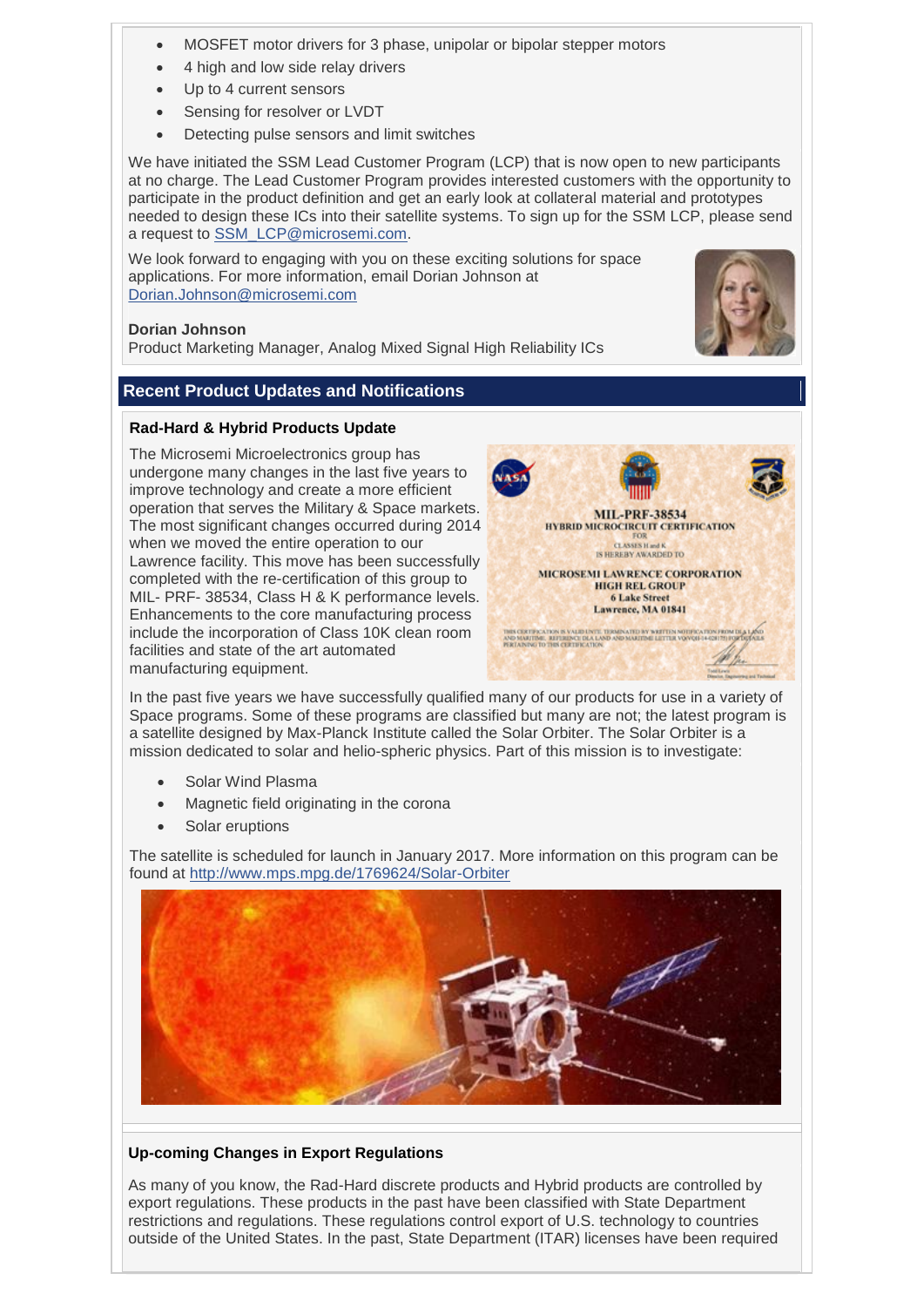to ship most Rad-Hard Hybrid units. New rules have been put into place throughout 2014 that changes these requirements.

In December, 2014 all new regulations are expected to be in place. The new regulations will change the classification of the Rad-Hard & Hybrid products to Commerce. This means that all products will now fall under the jurisdiction of the U.S. Commerce department. Commerce licenses are simpler to apply for and in many cases Euro-zone countries will not require a Commerce license in order to ship product. While we still need End User Statements we believe the change in regulations will relieve our international customers of some of the paperwork burden associated with purchasing ITAR products, and that they will find the new regulations less restrictive. We will be assigning the following commodity codes to the Rad-Hard products as follows:

| <b>Commodity</b>                                               |                   |       | <b>Previous ECCN New ECCN Expected Date of Change</b> |
|----------------------------------------------------------------|-------------------|-------|-------------------------------------------------------|
| Hybrids: MHL, MHP Prefix,<br>(Will not include Custom Hybrids) | <b>State Dept</b> | 3A001 | Dec '14                                               |
| RH MOSFET- Gen 1                                               | 9A004             | 3A001 |                                                       |
| RH MOSFET- I <sup>2</sup> MOS                                  | N/A               | 9A515 |                                                       |
| <b>RH</b> Bipolars                                             | EAR <sub>99</sub> | EAR99 |                                                       |

#### **Al Ortega**

Product Line Manager, High-Reliability Group

## <span id="page-3-0"></span>**Product Highlights**

#### **Microsemi Ultra-Stable Miniaturized Oscillator**

Microsemi's 9635QT Ultra-Stable-Miniature oscillator is designed to provide a high stability 10 MHz output for a variety of Aerospace applications. The potential for low-SWaP and high performance makes the 9635QT a low cost option for use in low-earth orbit (LEO) applications.

The 9635QT uses an SC-cut quartz resonator and sustaining electronics that are controlled at a precise temperature to achieve temperatureinsensitive performance. Key performance features are excellent short term stability (Allan Deviation) of < 4e-12 @ TAU = 1sec, phase noise <-125 dBc/Hz @ 10 Hz offset and a temperature coefficient of < +/- 2e-8 from -30 to +60 Deg C. In addition to high levels of performance, the 9635QT is available in a compact 1.3"x1.3"x1.3" pcb mounting configuration.

The 9635QT has electronic frequency control input and it can be phase locked to a higher stability source. If a fixed frequency is desired, the unit also has a very stable +9V DC output. A resistor divider can be connected from this DC voltage to ground to provide a fixed voltage for the EFC Input.

In addition to providing high performance at an affordable cost, the 9635QT standard 10 MHz sine wave output configuration is available "Off-The-Shelf" as short as four weeks ARO.

For more detailed information, email Ashley Pollock at [Ashley.Pollock@microsemi.com](mailto:Ashley.Pollock@microsemi.com)

#### **Ashley Pollock**

Business Development Manager Space, Defense, & Avionics, Frequency & Timing Group



## **Custom Power Supplies**

Many customers around the world have engineers with the capability to design space grade power supplies. Yet, some companies choose to have an outside design facility, such as Microsemi Space and Power Management group, to design and manufacture their power supplies.

#### **Why?**

Some customers have come to regard the Space and Power Management group as their power supply partner, which is why they come back year after year.

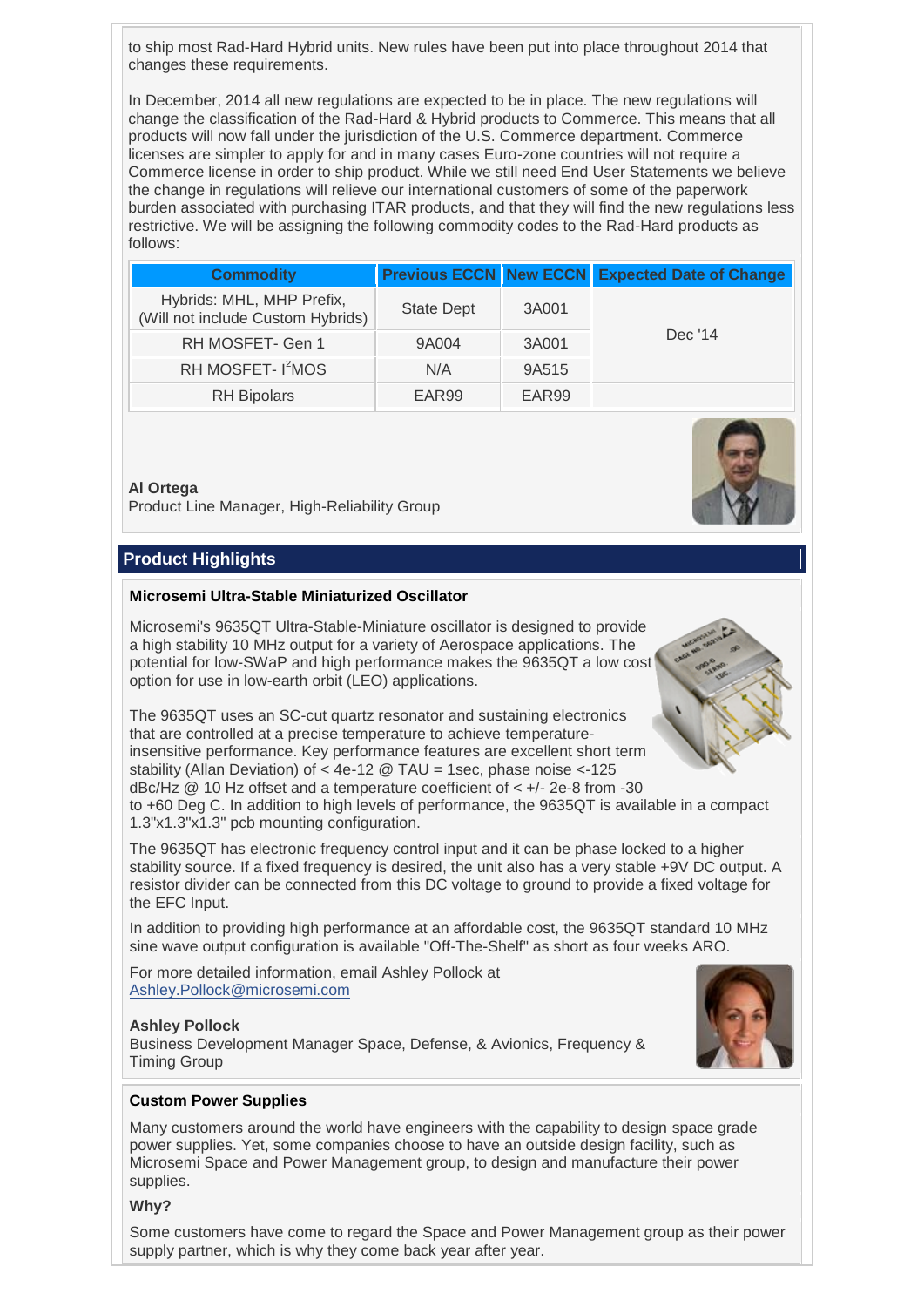Here are some of the parameters needed to start the quoting process:

- Input Voltage range, Input current limiting? What is max input current?
- Output voltage(s) and tolerance, Output Currents (typ and max), Output voltage ripple, is sequencing required? Is output trim required? Remote sense? Soft Start? Output current limiting, step load response, short circuit protection, capacitive load, etc.
- Is there an efficiency target? What are the telemetry inputs and outputs? (Synchronization, inhibit, power good, etc.)
- What are the radiation requirements (TID, SEE, etc.)? What is the expected life of the power supply? What level parts are required? Is DPA required? Special testing, special flow?
- What are the EMI testing requirements? What are the shock and vibration levels?

We recognize you may not have all the answers; the power supply is always the last item to be fully defined. The more information you can provide the better our ROM (Rough Order of Magnitude) quote will be.

We design space power supplies from a few watts to many kilowatts; we would welcome the opportunity to become your power supply partner.

Do you have special electromechanical needs? We can build a custom relay or contactor, from an amp to several hundred amps, low voltage to high voltage.



For more detailed information, email Kent Brooten at [kent.brooten@microsemi.com](mailto:kent.brooten@microsemi.com)

## **Kent Brooten**

National Sales Manager, Power Module Group

# <span id="page-4-0"></span>**Microsemi's Commitment to Space**

## **15,000 Microsemi Space Products Deployed on 10-year-long Rosetta Spacecraft Mission**

As we track the latest exploits of the joint ESA and NASA Rosetta spacecraft featured in the press throughout 2014, we are reminded of our company's huge contribution and heritage in the space industry as a whole, but particularly in helping to further the global efforts in space exploration and scientific research missions. Microsemi has over 15,000 products deployed on



this 10-year-long Rosetta "comet chaser," which will make history by becoming the first space mission to rendezvous with a comet, the first to attempt a landing on a comet's surface and the first to follow a comet as it swings around the sun.

The Microsemi products supporting this mission include our core technologies for space including radiation hardened and radiation tolerant FPGAs, diodes, transistors and integrated circuits and are deployed in various mission critical systems on the orbiter, lander, solar panels and scientific instruments. Such deep space missions close to the solar system require the utmost in reliability and radiation hardening to ensure the electronic systems survive the full life of the mission, making Microsemi the partner of choice for these platforms.

We continue to build on our core strengths in radiation tolerant FPGAs as we prepare to launch our next generation RTG4 family next year, using a 65nm low-power flash process that is immune to changes in configuration due to radiation effects. To complement our leadership in space FPGA technology, we are positioning ourselves as a systems solution provider as we launch our companion radiation hardened analog mixed signal ASICs for telemetry and motor control in 2015, as well as expand our footprint with our high performance space qualified crystal oscillators and a full complement of power solutions for efficiency optimisation including best in

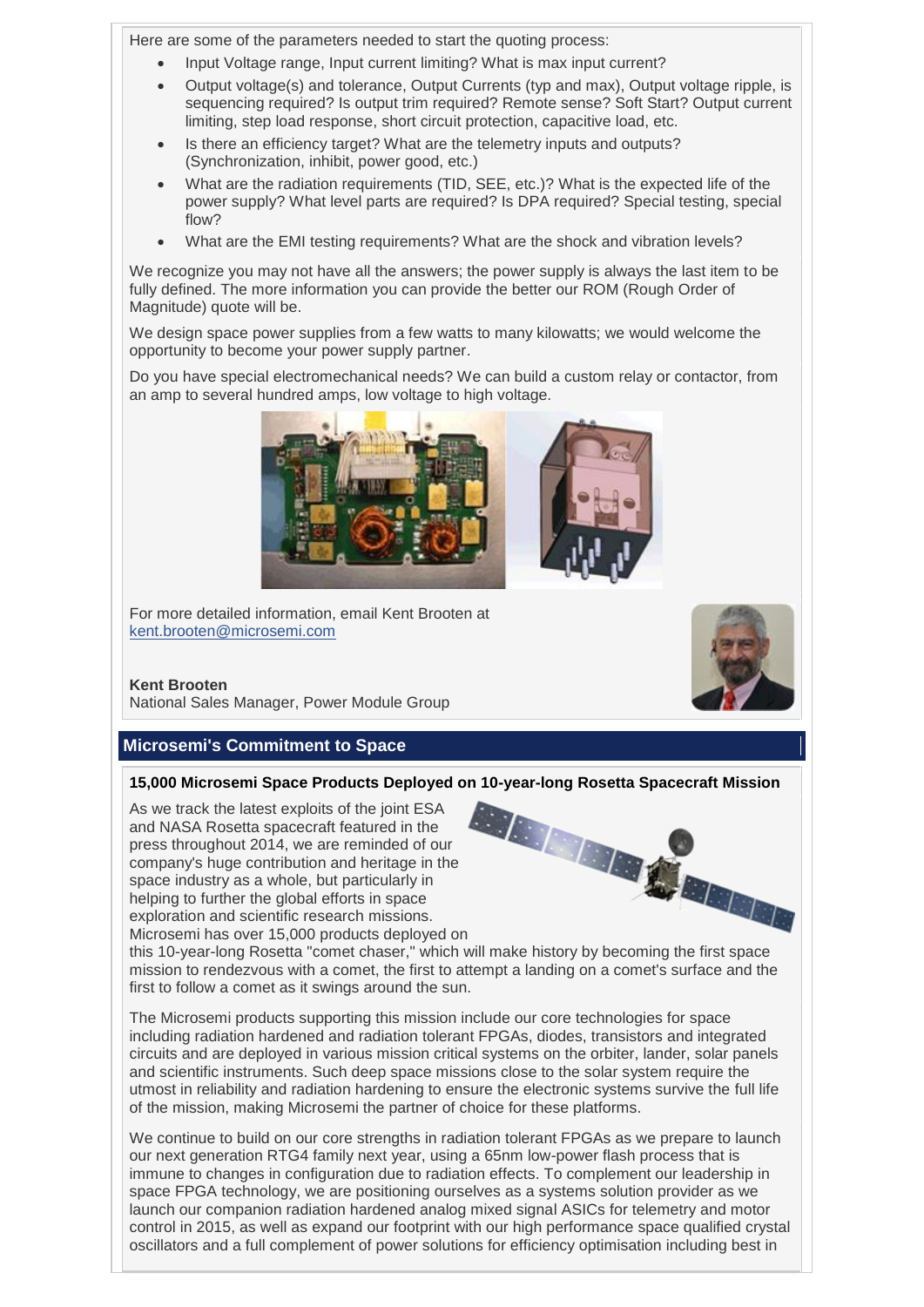class isolated DC/DC converters, POLs, radiation hardened mosfets, small signal transistors and solar diodes.

We look forward to a new space chapter for Microsemi starting in 2015 as we launch the next wave of exciting, innovative and leading edge space technologies. For further information on the Rosetta press release visit:Â [http://investor.microsemi.com/2014-11-18-15-000-Microsemi-](http://investor.microsemi.com/2014-11-18-15-000-Microsemi-Space-Products-Deployed-on-10-year-long-Rosetta-Spacecraft-Mission#Closed)[Space-Products-Deployed-on-10-year-long-Rosetta-Spacecraft-Mission#Closed](http://investor.microsemi.com/2014-11-18-15-000-Microsemi-Space-Products-Deployed-on-10-year-long-Rosetta-Spacecraft-Mission#Closed)

#### **Space Forum 2015**



As we look to the future of the space satellite industry, we see a forecast of 1,155 satellites to be launched over the next decade with \$248 billion in revenues expected from the manufacturing and launch of these satellites. Despite the cyclic nature of this industry there is continued confidence for steady growth over the next decade in the region of 4-5% CAGR. This potential for growth brings with it significant challenges for the industry in terms of the need for continued technological innovation and increasing pressure on costs.

Microsemi has proudly served the space industry for more than 5 decades and we continue to make significant investments in R&D and develop leading edge technology to help our users solve difficult technical problems and differentiate their systems. We are happy to announce we will be hosting a series of Space Forum events in 2015 where we will launch some ground breaking new space technologies. These are unique Microsemi one-day technology seminars where technical experts from Microsemi and our ecosystem partners will present information on our latest and most innovative space solutions. We will give updates on our technology roadmaps and demonstrate our extensive capability with state of the art next generation flash based Radiation Tolerant FPGAs with complementary analog mixed signal ASICs, power, timing and RF solutions for next generation space system architectures.

#### **The proposed Space Forum schedule is outlined below:**

| <b>LOCATIONS</b>       | <b>DATES</b>      |
|------------------------|-------------------|
| Los Angeles, USA       | May, 2015         |
| Virginia, USA          | May, 2015         |
| Noordwijk, Netherlands | June, 2015        |
| Bangalore, India       | July, 2015        |
| Ahmedabad, India       | <b>July, 2015</b> |

Watch out for our next edition of SpaceBrief in March 2015 which will be a Space Forum Special Edition where we will give full details of locations, dates, agenda and partner participation. These will be invitation only events and unfortunately there will be a limited number of places available in each location so we encourage all of our valued customers to register early.

**Siobhan Dolan Clancy** Vice President Worldwide Business Development Aerospace



## <span id="page-5-0"></span>**Appearances and Events**

#### **JAXA - The 27th Microelectronics Workshop (MEWS)**

Microsemi had the honour of presenting at the MEWS conference again this year in October. This is the 27th annual Microelectronics Conference

マイクロスレクトロニクス ワークショップ **MXA**<br>The 27th Microelectronics Workshop

hosted by Japan Aerospace Exploration Agency (JAXA). The conference was attended by more than 270 people from JAXA, NASA, European Space Agency (ESA) and all major aerospace contractors in Japan. The theme of this year's conference was Component Miniaturization and High-Density Technologies in Space Applications. The RTG4 product presentation fit in this theme perfectly. RTG4 has an innovative ceramic column grid array (CCGA) packaging design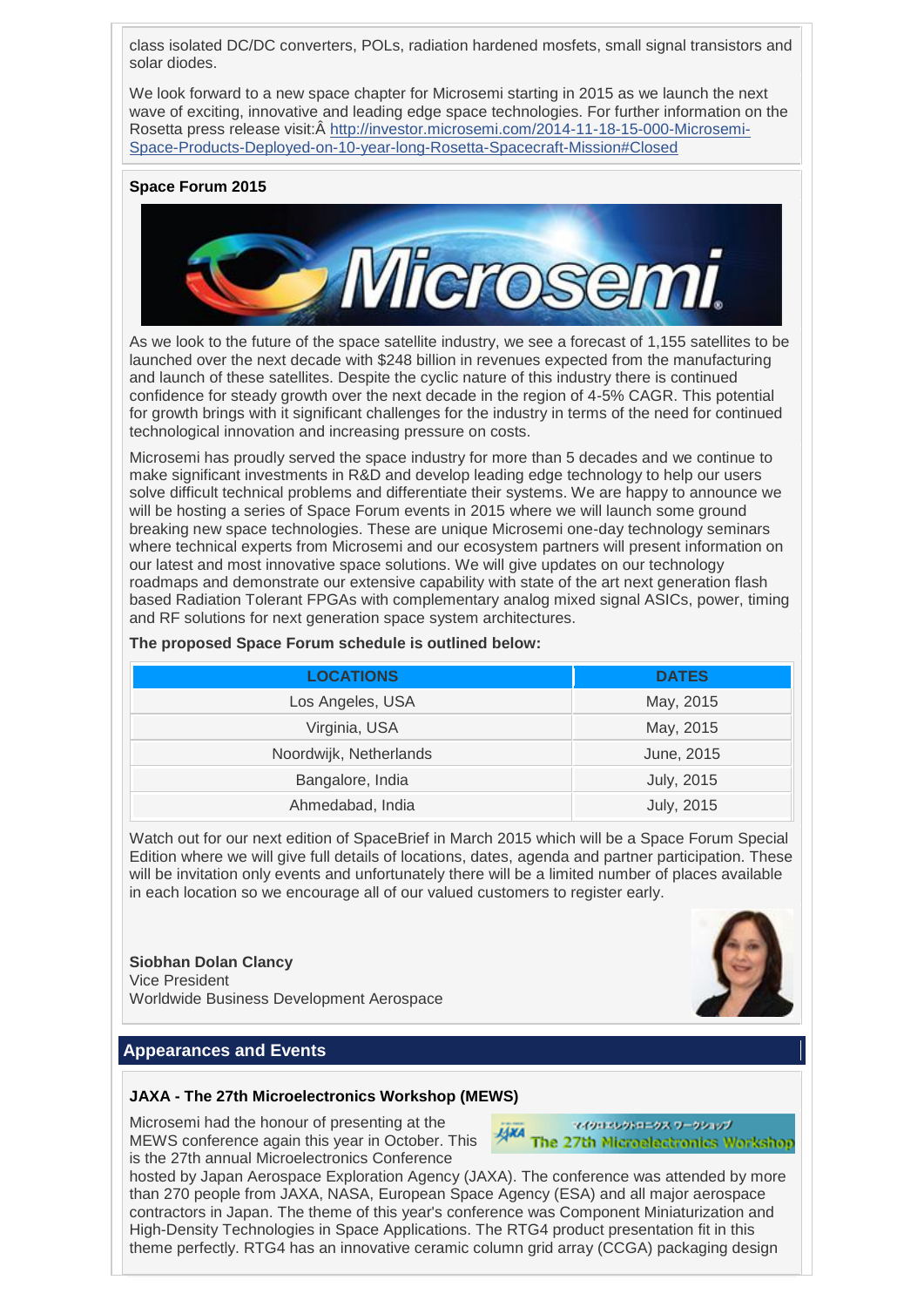which can accommodate larger dies, offer more I/Os while maintaining smaller footprint than ceramic quad flat pack (CQFP) and good thermal dissipation. RTG4 also provides high density and high-speed processing to meet the increasing demand of modern satellite applications.

We also presented Space System Managers which is another solution to Component Miniaturization and a roadmap for our second-generation Rad-Hard MOSFET, the I2MOS. All the proceedings of the conference are posted on JAXA's MEWS website, for further information visit: [https://eeepitnl.tksc.jaxa.jp/mews/en/27th/presentation-e.htm.](https://eeepitnl.tksc.jaxa.jp/mews/en/27th/presentation-e.htm)

## **Radiation Hardened Electronics Technology (RHET) Meeting**

Microsemi attended the RHET 2014 conference on October 28 and 29 in Albuquerque NM, and Ken O'Neill gave a talk entitled "*Radiation Hardened FPGAs, Non Volatile Memory and*  **Space System Managers**". A The talk was attended by approximately 100 engineers, managers, and other professionals from the US space industry. Microsemi thanks Air Force Research Labs for organizing the event and Micro RDC for sponsoring the event. To obtain a copy of the Microsemi presentation, email Ken O'Neill at [keno@microsemi.com.](mailto:keno@microsemi.com)

## **Microelectronics Reliability & Qualification Working Meeting (MRQW & HiRev)**

Microsemi will be participating in the next Microelectronics Reliability and Qualification Working Meeting (MRQW) scheduled on January 27 and 28, 2015, at The Aerospace Corporation in El Segundo, CA. MRQW provides a forum for the open discussion of microelectronics reliability and qualification issues for microelectronics targeted for use in space systems. The 2015 format will consist of multiple technical sessions and a keynote speaker to open the meeting. In addition to the MRQW meeting, there will be an optional HiREV Industry Day on January 29.

Click [here](http://www.cvent.com/d/9rqnfl) for more information about the 2015 program.

## <span id="page-6-0"></span>**Merry Christmas from the Aerospace Team**

We would like to take this opportunity to wish you and yours a very Happy and Peaceful Christmas and New Year.

Thank you for all your support in 2014 and we look forward to working with you in 2015. **Best Wishes**

# **The Aerospace Team**



## <span id="page-6-1"></span>**Register to Receive the Microsemi Space Brief**

If you enjoyed reading this Space Brief you can register to receive your own personal copy, delivered directly to your inbox. Follow this link: [http://www.microsemi.com/soc/interact/default.aspx?p=E402.](http://www.microsemi.com/soc/interact/default.aspx?p=E402)

For more information on how Microsemi is serving the space market, access our brochure at